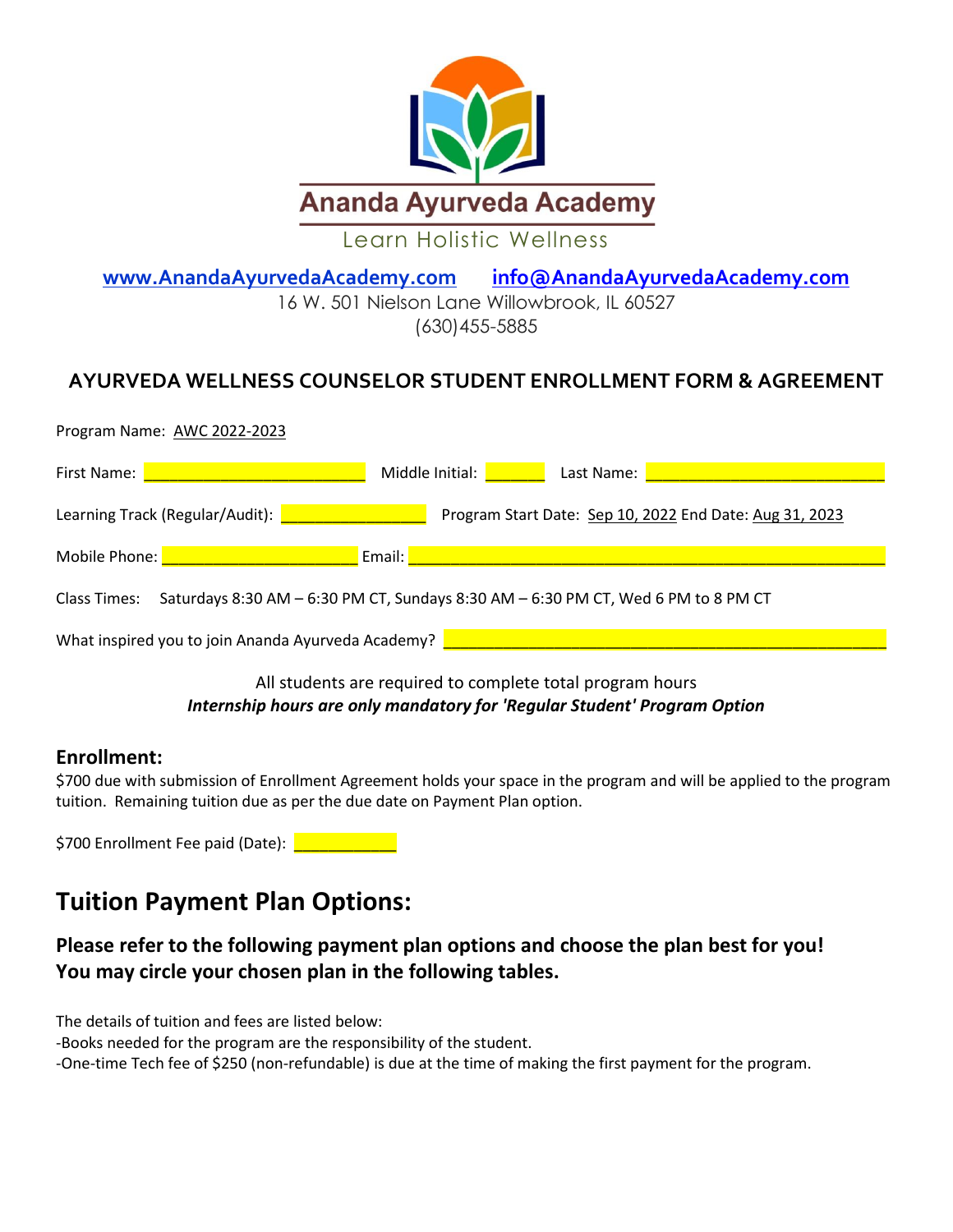# Tuition & Fees

AWC Tuition: \$7,950 Application Fee \$100 (Non-Refundable), \$250 One-time Tech fee (Non-refundable)

Seat Reservation Fee \$700 (Applied to Tuition)

Tuition includes fees for US Internship. Bringing Clients to internship is Students responsibility India Internship is not mandatory and not included in the tuition.

# Regular Student (AWC Level 1) Learning Option: 12 Month Program

| Payment Plan<br>Options         | Tuition<br>Plan<br>Installment | Number of<br>Payments | Seat<br>Reservation | <b>Total Cost</b> | Installment<br>Due Date                                                                                                                                                                                                                                                                                                                                                                                                                            |
|---------------------------------|--------------------------------|-----------------------|---------------------|-------------------|----------------------------------------------------------------------------------------------------------------------------------------------------------------------------------------------------------------------------------------------------------------------------------------------------------------------------------------------------------------------------------------------------------------------------------------------------|
| A - One-Time<br>Payment in Full | \$7,000                        | $\mathbf{1}$          | \$700               | \$7,700           | By 9/1                                                                                                                                                                                                                                                                                                                                                                                                                                             |
| *B - Half Term                  | \$3,850                        | $\mathbf{2}$          | \$700               | \$8,400           | 1st Installment<br>9/1<br>2 <sup>nd</sup> Installment<br>3/1                                                                                                                                                                                                                                                                                                                                                                                       |
| *C - Quarterly                  | \$1,950                        | $\overline{4}$        | \$700               | \$8,500           | 1st Installment<br>9/1<br>2 <sup>nd</sup> Installment<br>12/1<br>3rd Installment<br>3/1<br>4 <sup>th</sup> Installment<br>6/1                                                                                                                                                                                                                                                                                                                      |
| *D-Monthly                      | \$660                          | 12                    | \$700               | \$8,620           | 1st Installment<br>9/1<br>2 <sup>nd</sup> Installment<br>10/1<br>3rd Installment<br>11/1<br>4 <sup>th</sup> Installment<br>12/1<br>5 <sup>th</sup> Installment<br>1/1<br>6 <sup>th</sup> Installment<br>2/1<br>7 <sup>th</sup> Installment<br>3/1<br>8 <sup>th</sup> Installment<br>4/1<br>9 <sup>th</sup> Installment<br>5/1<br>10 <sup>th</sup> Installment<br>6/1<br>11 <sup>th</sup> Installment<br>7/1<br>12 <sup>th</sup> Installment<br>8/1 |

\*Students choosing Half Term, Quarterly, or Monthly Payments are required to complete & sign a Payment Agreement Contract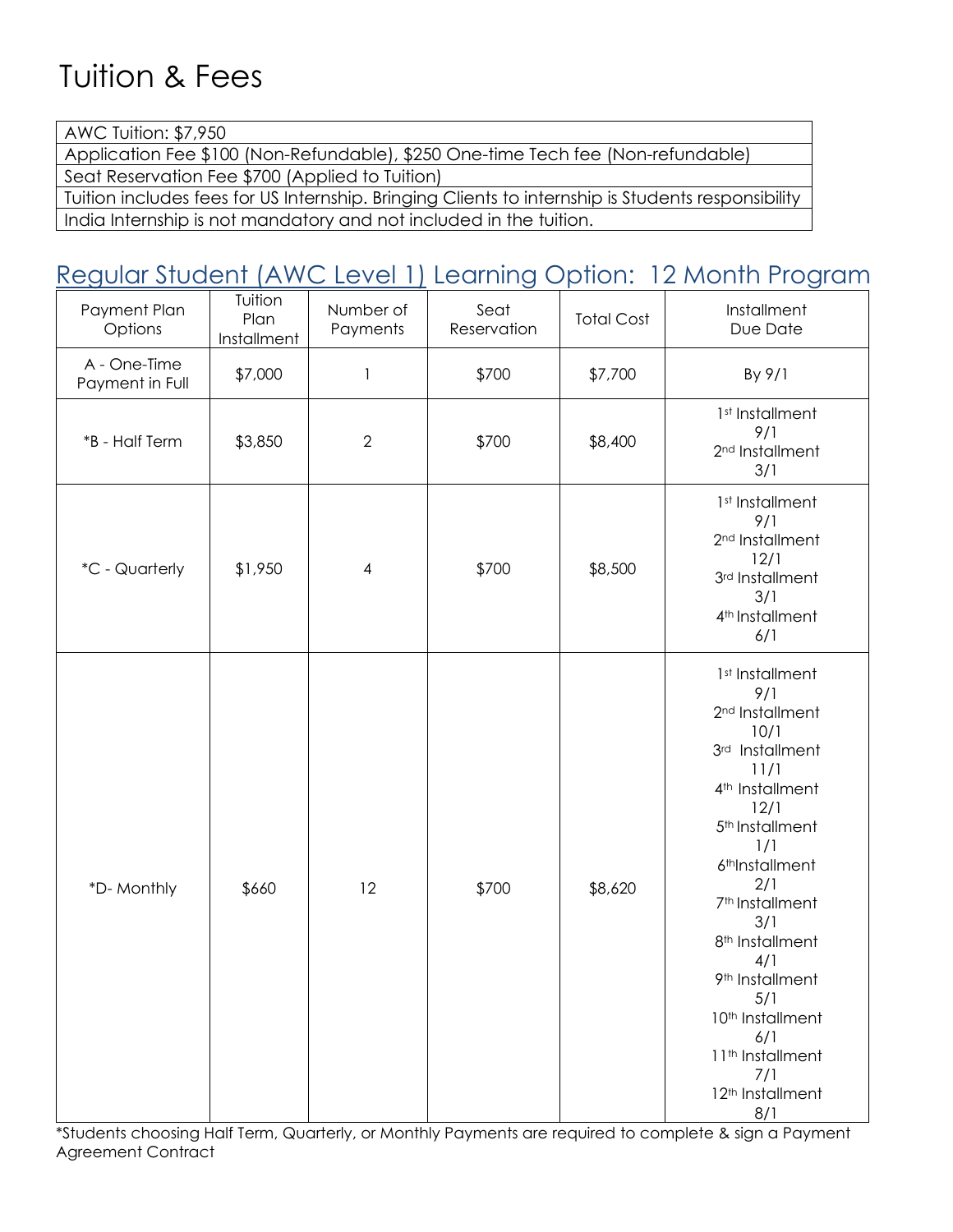| Payment Plan<br>Options         | <b>Tuition Plan</b><br>Installment | Number of<br>Payments | Seat<br>Reservation | Total<br>Cost | Installment<br>Due Date                                                                                                                                                                                                                                                                                                                                                                                     |
|---------------------------------|------------------------------------|-----------------------|---------------------|---------------|-------------------------------------------------------------------------------------------------------------------------------------------------------------------------------------------------------------------------------------------------------------------------------------------------------------------------------------------------------------------------------------------------------------|
| A - One-time<br>Payment in Full | \$6,000                            | 1                     | \$700               | \$6,700       | By 9/1                                                                                                                                                                                                                                                                                                                                                                                                      |
| *B - Half Term<br>(5 Months)    | \$3,300                            | $\overline{2}$        | \$700               | \$7,300       | 1 <sup>st</sup> Installment<br>9/1<br>2 <sup>nd</sup> Installment<br>2/15                                                                                                                                                                                                                                                                                                                                   |
| *D-Monthly<br>(11 Months)       | \$629                              | 11                    | \$700               | \$7,619       | 1st Installment<br>9/1<br>2 <sup>nd</sup> Installment<br>10/1<br>3rd Installment<br>11/1<br>4 <sup>th</sup> Installment<br>12/1<br>5 <sup>th</sup> Installment<br>1/1<br>6 <sup>th</sup> Installment<br>2/1<br>7 <sup>th</sup> Installment<br>3/1<br>8 <sup>th</sup> Installment<br>4/1<br>9 <sup>th</sup> Installment<br>5/1<br>10 <sup>th</sup> Installment<br>6/1<br>11 <sup>th</sup> Installment<br>7/1 |

# Audit / Refresher Student (AWC - Level 1): 11 Month Program

First payment is due upon enrollment per the "Tuition Plan installment" amount for respective plan.

Subsequent payment will be due for selected payment plan on half yearly, quarterly, or monthly as applicable with no grace period. A US \$40.00 per week late fee will be charged for delayed payments. All subsequent payments are due per the Payment Plan term Installment due date.

**Payments can be made by Zelle® to "info@anandaayurvedaacademy.com" or by any major credit card.** Notify the Academy administration one month before payment is due if there are any changes with your credit card on file. Payments made by major credit cards for Seat reservation and onetime payment fees such as Tech fee, Payment plan "Option A – Onetime payment in full" etc. will be charged a 4% processing fee.

Ananda Ayurveda Academy does not offer state or federal financial aid, educational loans to students currently. Maintenance of a current and satisfactory account standing is required for continued Enrollment in the Program, graduation and for the issuance of transcripts. Students who lapse in their tuition payments will be dropped from Enrollment.